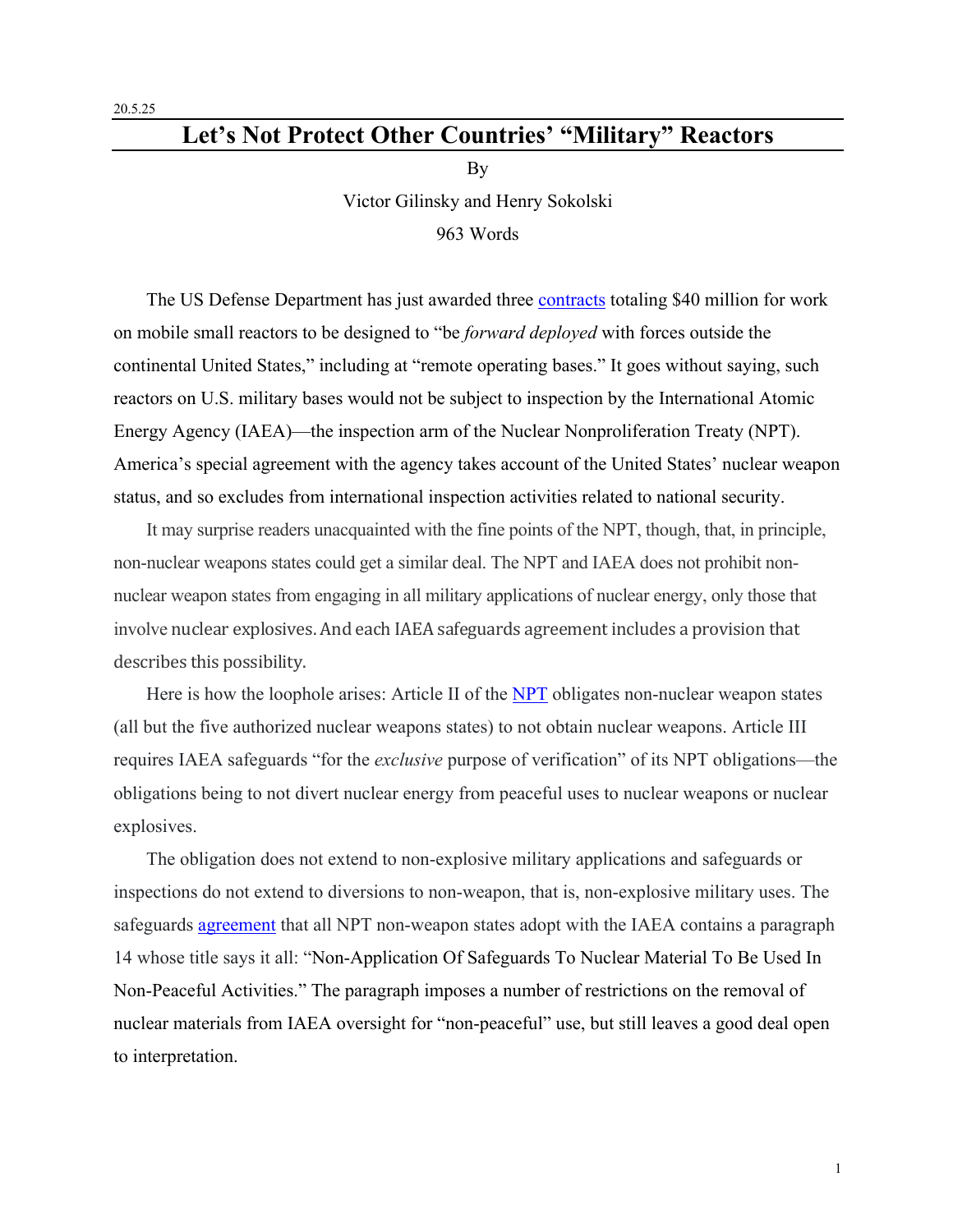That includes the dividing line between peaceful and non-peaceful. That the NPT has a problem defining "peaceful uses" should be clear from the treaty's Article V, which speaks of "peaceful applications of nuclear explosions." Former Brazilian ambassador Sergio Duarte, who speaks with authority as he was president of the 2005 NPT Review Conference and, before that, chairman of the IAEA Board of Governors, recently wrote, "There is no definition of 'peaceful uses' in any multilateral treaty on non-proliferation."

The possibility of non-explosive military use of nuclear energy by non-weapon states is not just an academic matter—the Brazilian Navy is developing a nuclear-powered submarine and expects its reactor to be exempt from inspection while the submarine is operating. This should draw attention to the extent of the non-explosive use exception to the comprehensive international inspections of nuclear materials: Would such an exception apply equally to a land-based military reactor? Could a country just put a military label on a power reactor and thereby curtail international inspection? What about nuclear fuel cycle facilities?

To its credit, the IAEA insists on the narrowest interpretation, for example that a naval submarine's nuclear fuel on land is subject to inspection, and Brazil has agreed. But other countries might well insist on a broader interpretation of what military, or non-peaceful activities involve. It makes sense to address the matter while we have time to do so.

What's curious is Brazil insists that submarine *propulsion,* even by an arm of its armed services, is itself a peaceful activity. This seems to be necessary for Brazil to maintain consistency with its adherence to the Latin American Tlatelolco treaty, pursuant to which (Article 1): "The Contracting Parties hereby undertake to use *exclusively for peaceful purposes* the nuclear material and facilities which are under their jurisdiction." So, we have the strange situation in which Brazil insists the submarine's propulsion is peaceful, which would seem to require constant coverage by IAEA inspection, and the IAEA regards the activity nonpeaceful, and therefore eligible for an exemption.

Brazil's submarine program is moving slowly, and it has not yet asked the IAEA for a definitive ruling, which allows time to resolve the issue. So far no other non-nuclear weapon countries besides **Iran and South Korea** have indicated interest in pursuing nuclear-powered submarines. The truth is that today non-nuclear submarines are superior for most tasks involving coastal waters. Israel, for example, has chosen to base its nuclear deterrent on German Dolphin